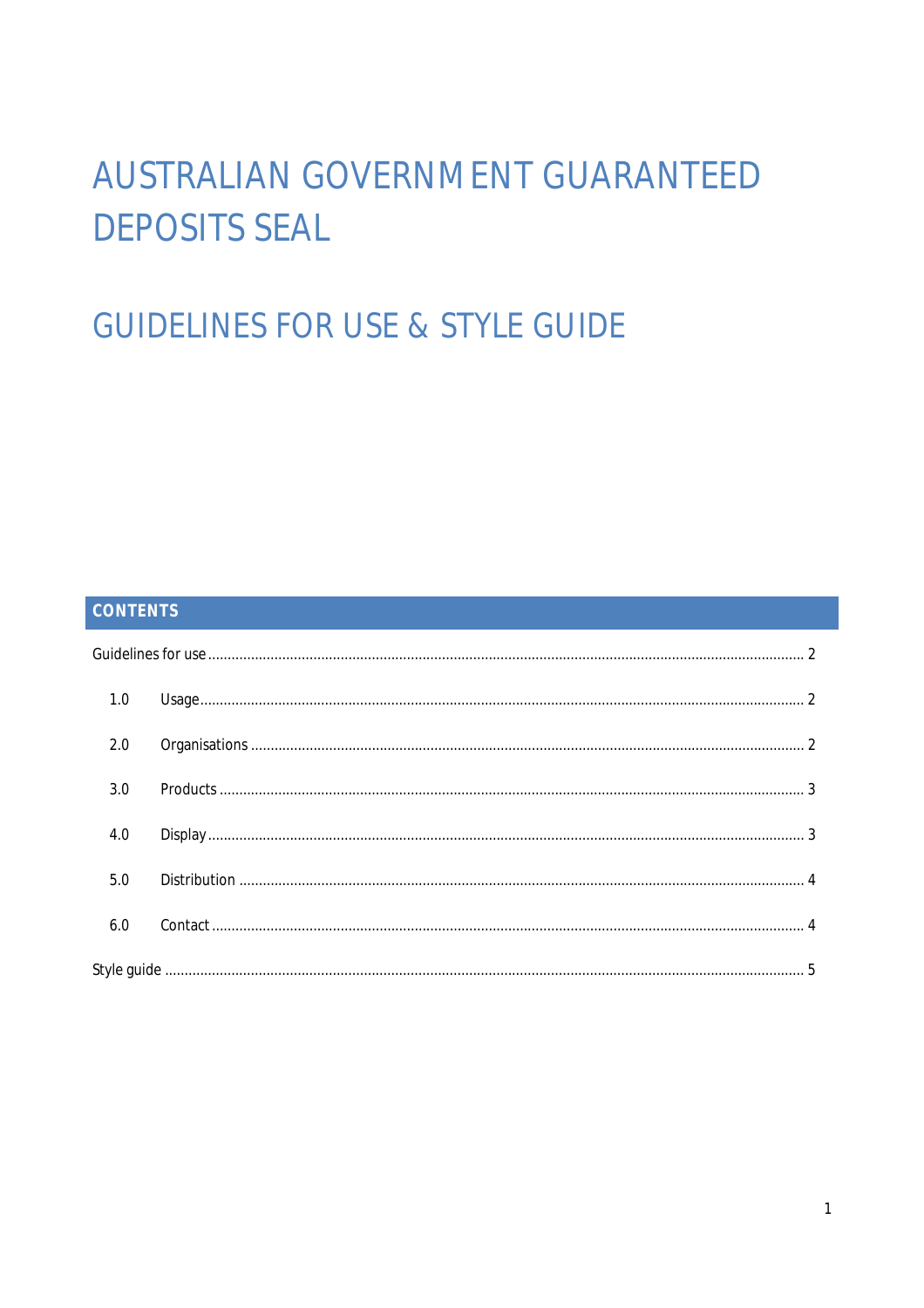# **GUIDELINES FOR USE**

# 1.0 USAGE

This guidance applies to the use of the Australian Government Guaranteed Deposits Seal ('seal').

The seal may only be used:

- by authorised deposit-taking institutions (ADIs) (refer to 2.0 Organisations); and
- in relation to products covered by the Financial Claims Scheme (FCS) (refer to 3.0 Products).

The seal may not be used

- in any way that could mislead depositors as to the protected status of a product, or that protection is provided beyond the FCS cap; or
- to imply the Government guarantee applies to an institution rather than in relation to products covered by the FCS; or
- in any manner that expresses or might imply the Australian Government's affiliation, sponsorship, endorsement, accreditation, or approval, other than as set out by these guidelines.

ADIs should take particular care when considering whether to use the seal in instances where promotional material includes products that are not covered by the FCS. Where there is potential that products not covered by the FCS be implied or interpreted as benefiting in any way from Government protection, the seal must not be used.

ADIs may use the seal in all types of media in relation to products covered by the FCS, in accordance with these guidelines. ADIs may also use the seal in more generic advertising such as on posters, banners, the front door of an ADI, internet, or television advertisements. Where the seal is used more generally (e.g. on the front door of an ADI or in advertising that does not refer to specific products), co-located with the seal must be a clear and prominent notice that the Government guarantee only applies to particular accounts that are protected. ADIs unsure about whether their proposed use is permitted should contact Treasury (see details below).

Failure to observe these requirements may constitute misleading or deceptive conduct under the *Australian Securities and Investments Commission Act 2001.*

# 2.0 ORGANISATIONS

The seal may only be displayed by ADIs that are incorporated in Australia, as they are prudentially regulated by the Australian Prudential Regulation Authority (APRA) and have been authorised to carry on banking business in Australia.

Foreign branches, by definition are not incorporated in Australia, and are not permitted to use the seal.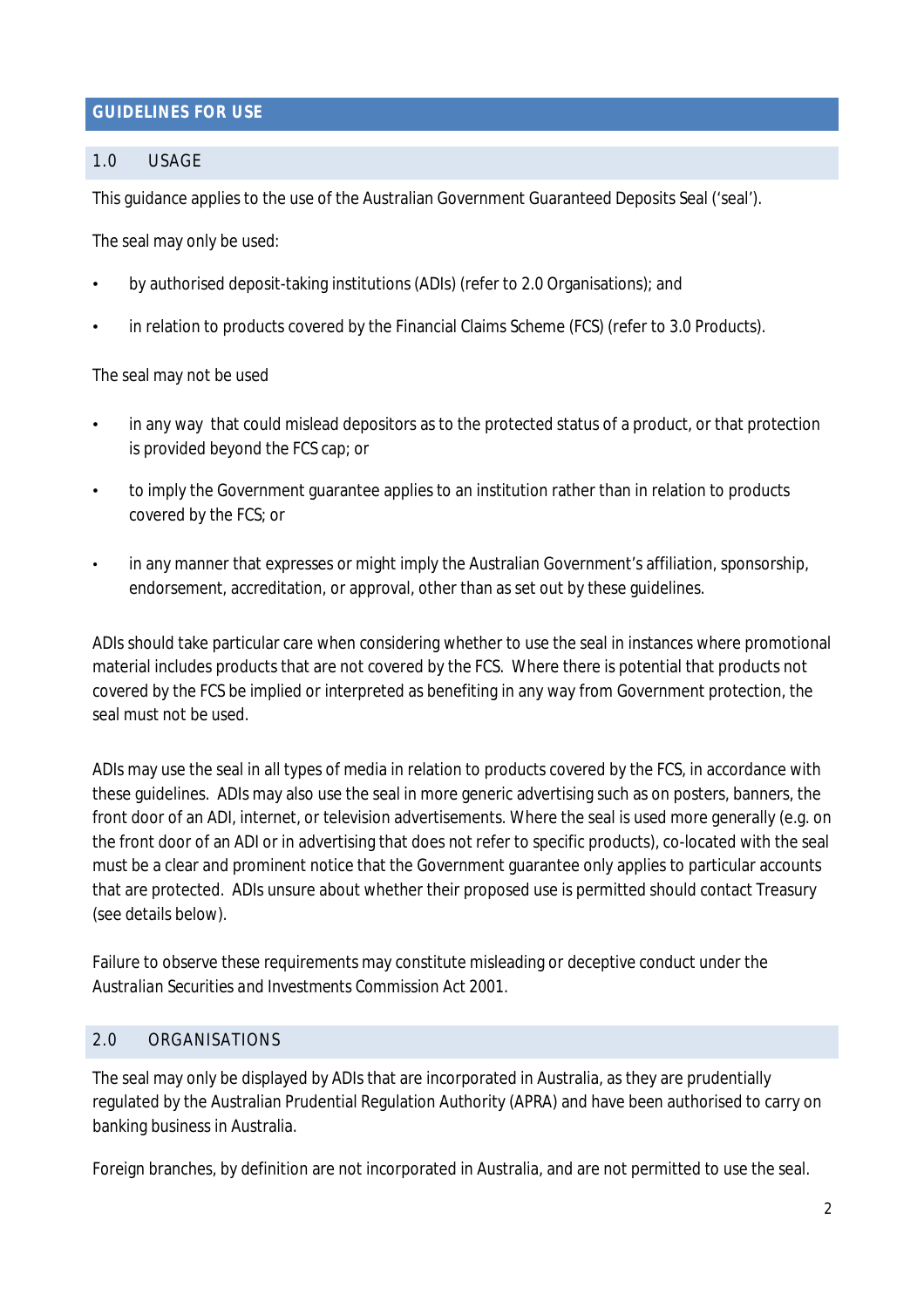# 3.0 PRODUCTS

As the Government guarantee applies to 'protected accounts' subject to the FCS, the seal may only be displayed in association with these specific products and accounts. Protected accounts are defined under the *Banking Act 1959*.

A non-exhaustive list of deposit products covered by the FCS is set out on APRAs website and includes deposits held in savings accounts, call accounts, transaction accounts, cheque accounts, cash management accounts, farm management deposits, pensioner deeming accounts, retirement savings accounts and term deposits.

# 4.0 DISPLAY

Eligible ADIs are permitted to display the seal from 1 February 2012. The ADI name, trade name or company name must appear on any materials where the seal is used.

The minimum size of the seal – when displayed in any format is 30mm (please see Style guide for specifications). The seal cannot be larger than the size of the name of the ADI, logo, product or service name, trade or company name, trademark or service mark. In addition, the seal should not take up more than 20 per cent of space on a printed, online or television display, including the exclusion area – see the example diagram below.

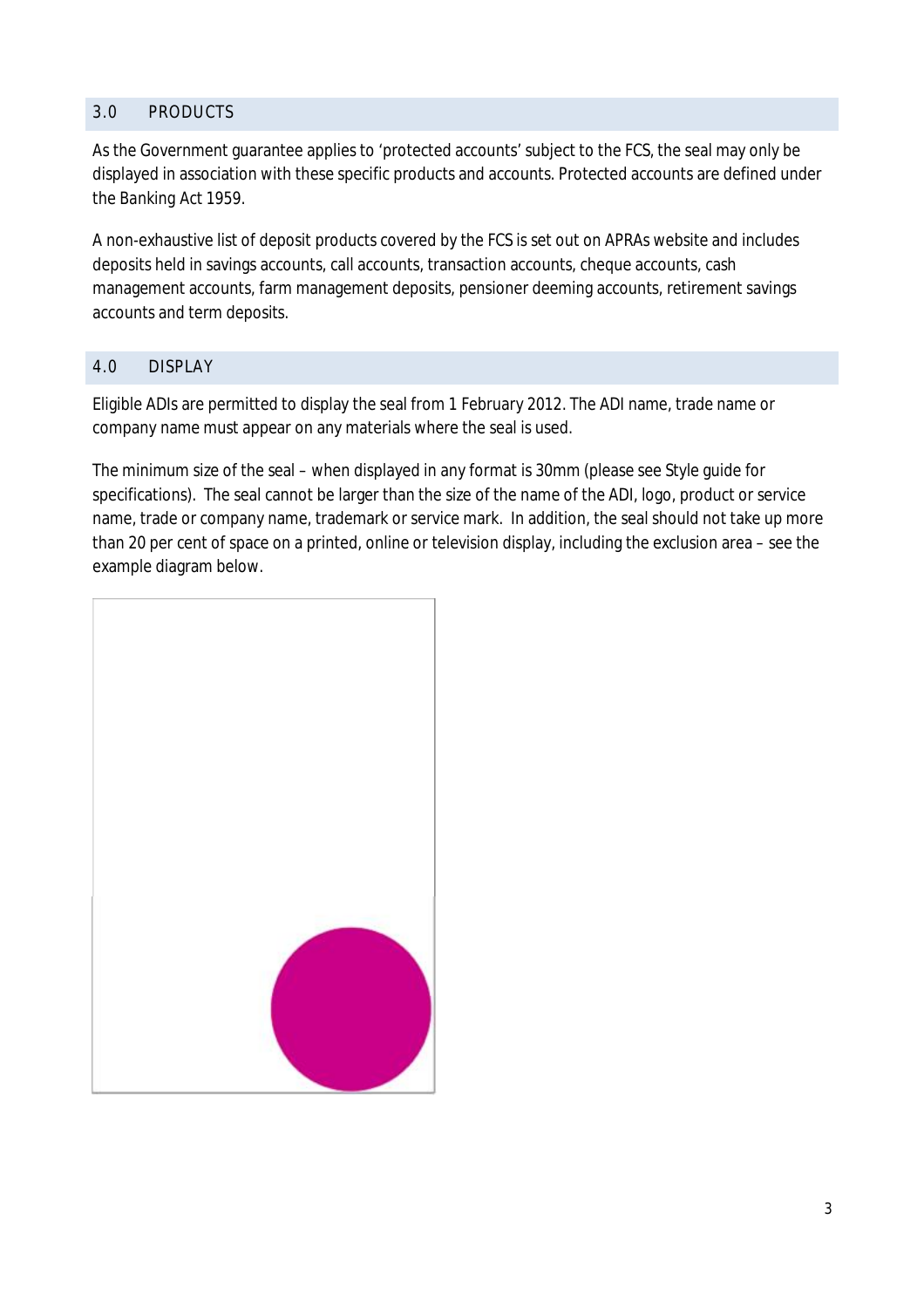#### *Weblinks and electronic use*

An ADI may use the seal on their website, including electronic use in association with particular accounts and products that are 'protected accounts'.

Where the seal is displayed on the internet, or in an electronic format, a link to information on the Australian Securities and Investments Commission (ASIC) website about the seal and the FCS must also be provided. The option to access information on ASICs website should be located near display of the seal or by clicking on the seal.

In addition, should ADIs choose to use the seal on the internet, they must maintain a link/information that clearly outlines which of their products are covered by the Government guarantee and which are not.

#### *Radio use*

An ADI may incorporate seal messages into their radio advertising. The seal should not be the primary subject of the advertisement and a clear indication that the Government guarantee only applies to 'protected accounts' (rather than an institution) is required.

#### *Television use*

An ADI may display the seal as part of television advertising. The seal should not be the primary subject of the sound or visual content in the advertisement and a clear indication that the Government guarantee only applies to 'protected accounts' (rather than an institution) is required.

# 5.0 DISTRIBUTION

An ADI that wishes to use the seal should email [FCSseal@treasury.gov.au](mailto:FCSseal@treasury.gov.au). Treasury will then provide the seal to the requesting ADI with the latest copy of the Guidelines for use. The seal will be provided in JPEG and EPS formats, for use on print, internet and television communications.

ADIs who wish to obtain a copy of the seal in a different format should contact Treasury (see details below). The ASIC website will contain the most up to date copy of the Guidelines for use.

#### 6.0 CONTACT

ADIs who would like further information on the seal and its use can contact:

Mail: General Manager Financial System Division The Treasury Langton Crescent PARKES ACT 2600

Email: [FCSseal@treasury.gov.au](mailto:FCSseal@treasury.gov.au) 

Phone: (02) 6263 2111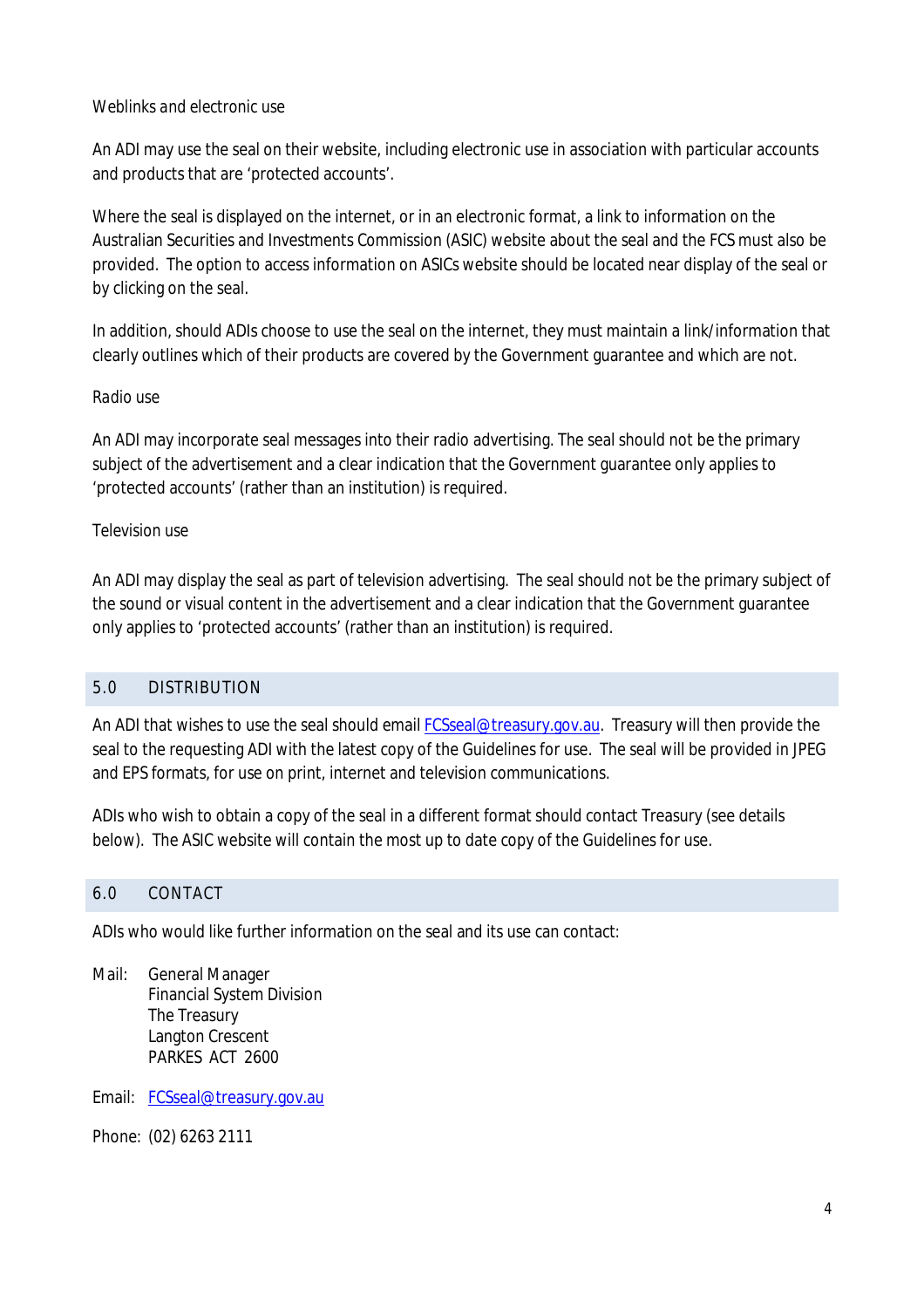# **STYLE GUIDE**

#### **SEAL VARIATIONS**

Five variations of the seal can be used: full colour (with gradient and drop shadow), blue solid, blue reverse (please note this is a solid white background), black solid and black reverse (please note this is a solid white background).

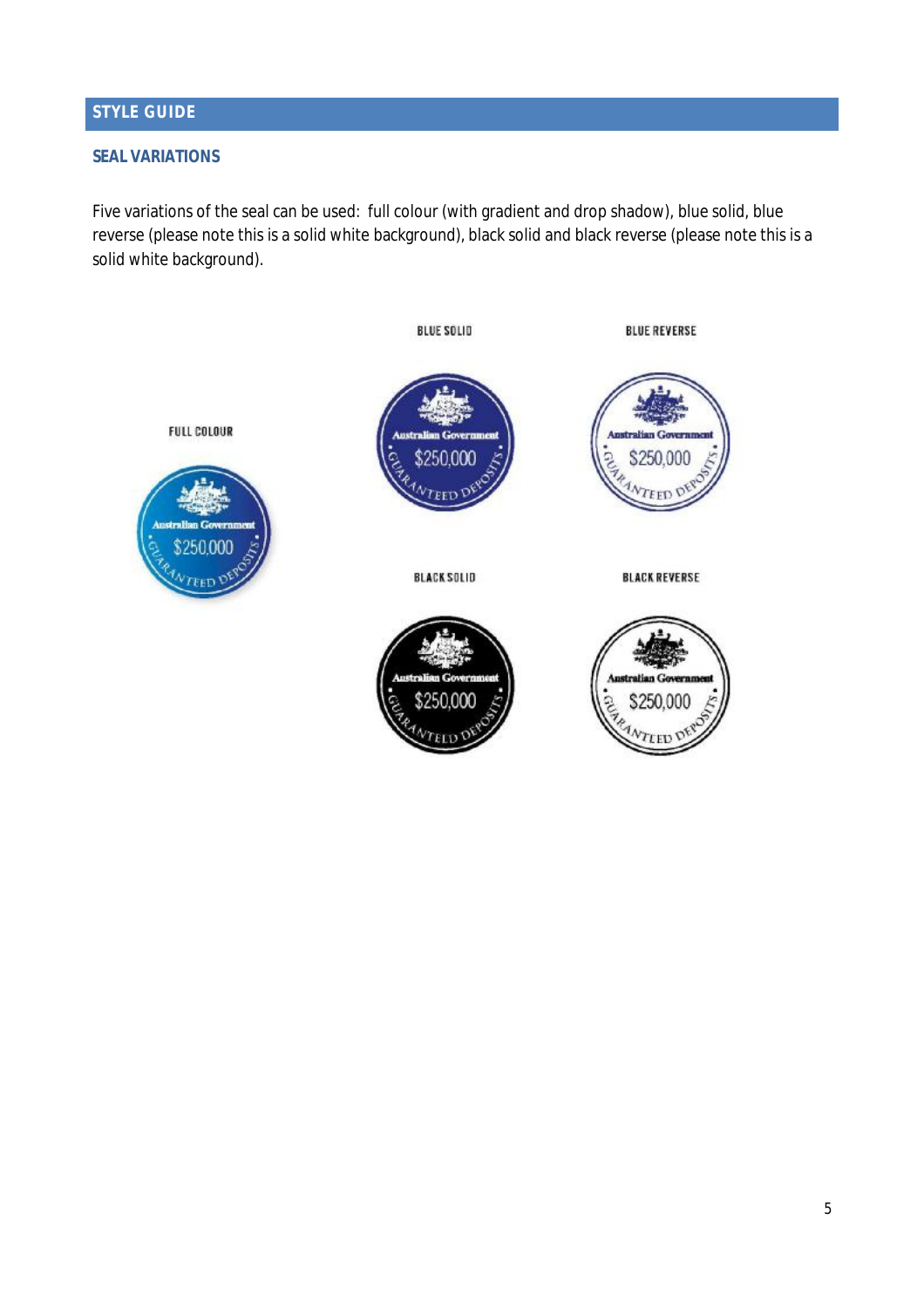#### **MINIMUM SIZE**

The minimum size of the seal is 30mm. There should always be an exclusion zone around the seal matching the x height of the \$ amount (as indicated below). For the maximum size please see page 3 of this guide.



#### **EXCLUSION ZONE**

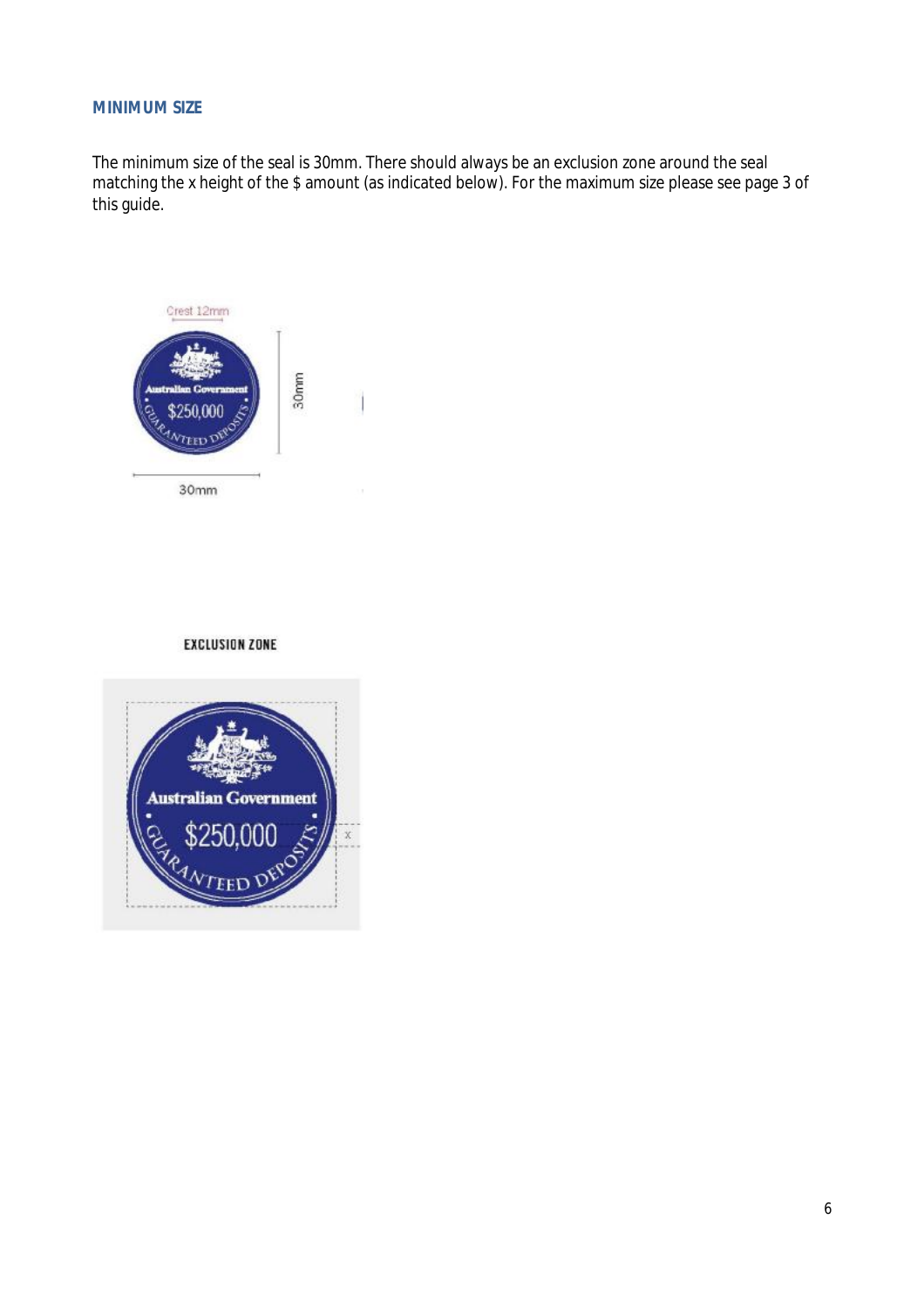#### **COLOUR SPECIFICATIONS**

The use of specific colours creates a strong and consistent identity for the Australian Government Guaranteed Deposits seal.

PMS 2925 (light blue) is only to be used in the gradient of the full colour version of the seal.



CMYK BREAKDOWN RGB BREAKDOWN<br>C:85 M:24 Y:0 K:0 R:0 G:150 B:214

#### **FONTS**

The fonts used in the seal are Trade Gothic Condensed No.18 and Traian Pro Bold.

TRADE GOTHIC CONDENSED No. 18 abcdefghijklmnopqrstuvwxyz ABCDEFGHIJKLMNOPQRSTUVWXYZ 1234567890

**TRAJAN PRO BOLD** ABCDEFGHIJKLMNOPQRSTUVWXYZ ABCDEFGHIJKLMNOPQRSTUVWXYZ 1234567890